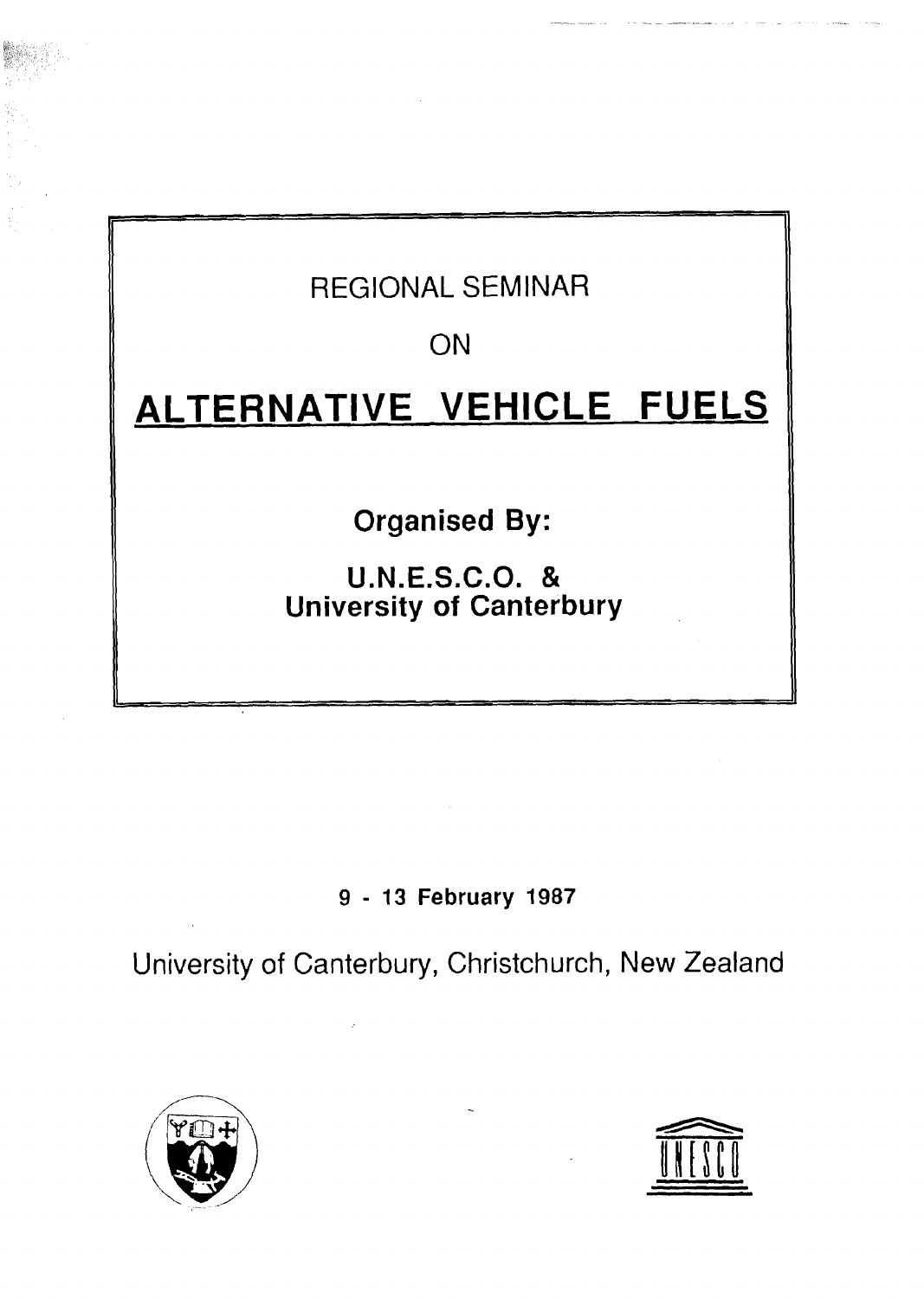#### **PAPER 30**

### **INNOVATION IN TRANSPORT VEHICLES IN AUSTRALIA**

#### **D.G. GILNIORE**

#### **University of** *Queemland,* **Australia.**

#### **INTRODUCTION**

Over the last fifty years the Australian way of life, as indeed that of most developed countries has become heavily dependent on energy used for transport. Our cities in particular consume as much as 75% of the 67 megalitres of liquid fuel burnt daily for transport purposes in Australia. In the national interest and that of the individual consumer, it is mandatory that methods of liquid fuel conservation be examined (5). At present, predictions of the length of time that the world's crude oil supply will last, suggest that production could peak in the year 2010, with as much oil left to be produced after 2030 as we have produced up until 1983 (2,9). Synthetic fuels (shale, gas, oil ' and coal) could be expected to provide about 10% of the consumption in the year 2000 and an increasing proportion from thereon. However, Australia's crude oil reserves presently give us a level of 70% self-sufficiency which is expected to hold for this decade but decrease in the longer term. A strategy of oil decade but decrease in the longer term. conservation will extend this period of self-sufficiency and reduce the required production capacity (and the capital money requirements)<br>for any future synthetic oil plants. for any future synthetic oil plants.

These incentives have promoted much research world-wide into **the**  techniques of reducing the fuel consumption of our vehicles. The internal combustion engine is currently undergoing further intensive development work to improve its efficiency and emission characteristics. This work is primarily performed by automotive manufacturers and their consultants. Passenger vehicles are manufacturers and their consultants. undergoing a weight reduction programme and this is the quickest<br>and most economic method of reducing fuel consumption by design changes alone. However, the indirect costs associated with a reduced level of crash protection in the lighter body shells are likely to increase (10). The benefits achievable from current programmes are estimated to ultimately yield a 30% decrease in fuel consumption (14). Many new engine cycles and designs have been proposed and developed as well, but an option which has received much attention since 1975 is that of the hybrid vehicle. A hybrid vehicle in the broadest sense possesses multiple energy sources for its propulsion. The major alternative form of energy other than oil, available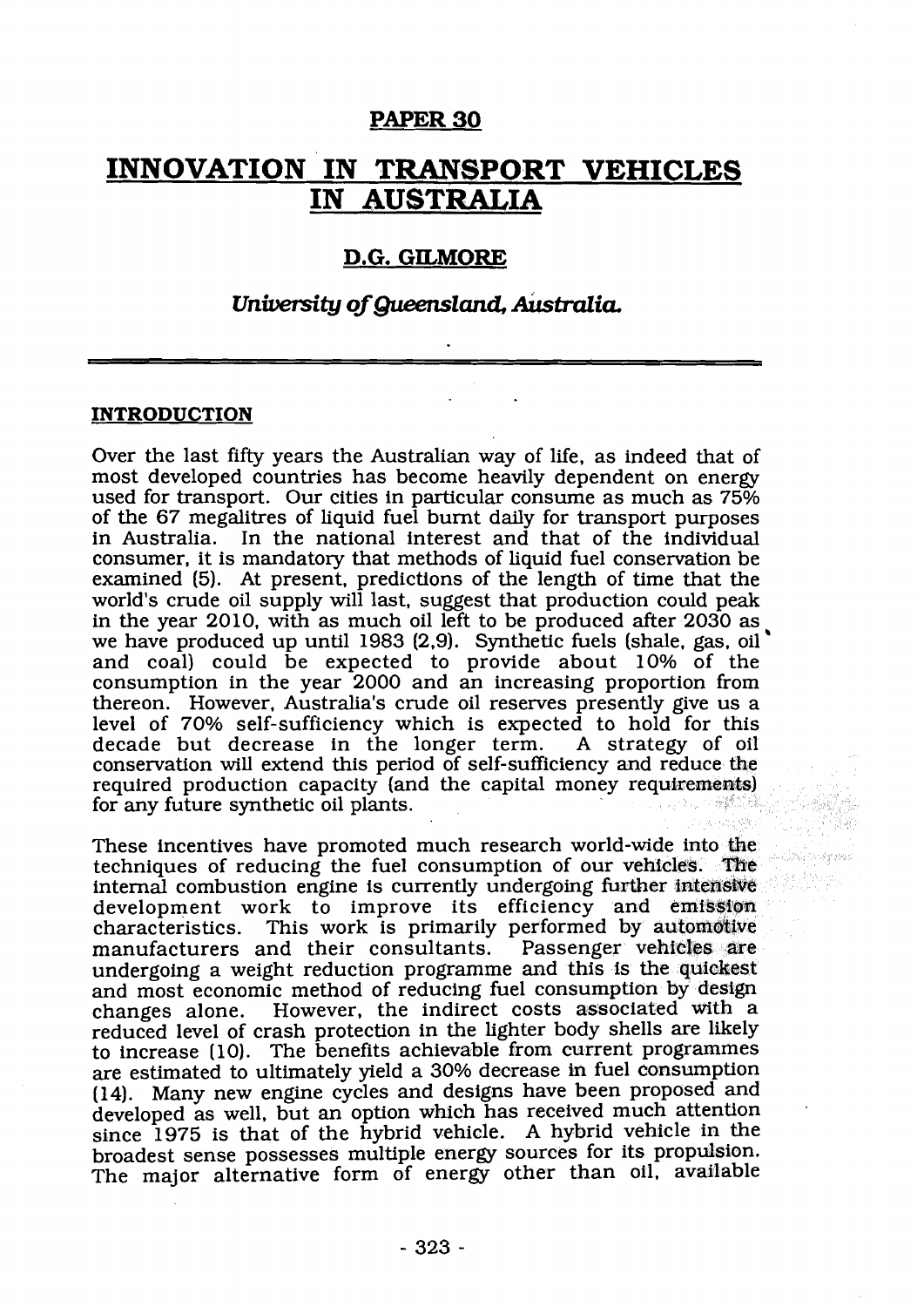nationally and in sufficient quantities, is electricity derived from our massive coal resources.

Australia is in a good position to greatly reduce the liquid fuel consumption of its urban transport fleet by partial substitution of coal-derived energy for oil. Electric-trains are the first step and this programme has begun.

The next stage is the partial use of energy stored in electro-chemical batteries to assist the existing internal combustion engines in public transport buses and commercial delivery vehicles. This form of transport buses and commercial delivery vehicles energy assistance in buses would maintain the flexibility of the vehicle to travel on any route, unlike trolley buses which rely on capital intensive overhead lines for electric power.

Electricity can be economically stored in lead-acid batteries whose practically achievable energy density of 0.1 MJ/kg far exceeds the other options of low speed 8000 rpm steel flywheels (.01 MJ/kg) and hydraulic accumulators (0.06 MJ/kg). Conversely the practically achievable power density of batteries (30 W/kg) is inferior to flywheels and hydraulic accumulators (greater than 1000 **W/kg).**  Batteries also have the disadvantage of a much lower expected lifetime (200 to 500 deep discharge cycles) before replacement than do the last two items. The lead-acid combination is likely to remain the most economically viable electro-chemical battery in this decade  $(11)$ .

#### **THE TYPES OF HYBRID VEHICLE DEVELOPED**

Hybrids using a combination of heat engine and electrical storage batteries are not new. There was one patented in 1906 but interest did not revive until the 1960s, paralleling that of all-electric vehicles. A developmental programme was begun in the USA during 1976 by the Department of Energy and since then other programmes have operated in the UK, Europe, Australia and Japan.

The early and still popular concepts of hybrid vehicles operate along two principles. Firstly, batteries are charged from the electricity grid and so electrical energy is substituted for petroleum energy when the vehicle is driven. Secondly, the batteries supply a form of energy storage to the vehicle which enables the heat engine to operate continually at a point closer to its peak efficiency than it would be in a conventional vehicle. This reduces the amount of fuel used to drive the vehicle without generally depleting the batteries.

Often the terminology "parallel" and "series" configurations is applied to the method by which the heat engine and electric motor are combined in a vehicle. These configurations involve different design philosophies and a vehicle is not normally easily converted from one system to the other. The parallel system connects both heat engine and electric motor directly to the transmission. The heat engine propels the vehicle with the electric motor (which can also act as a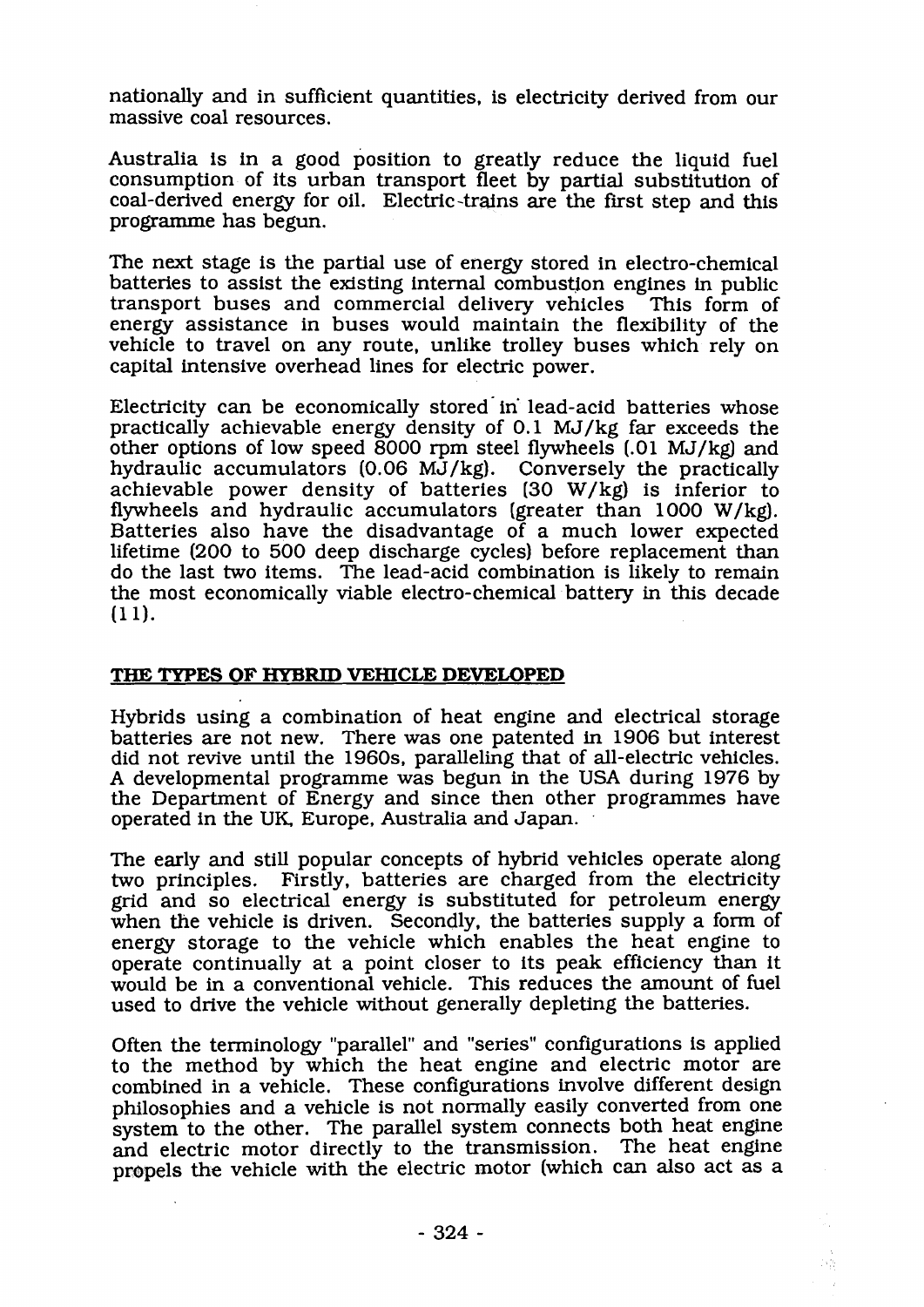generator for battery charging or regeneration of vehicle kinetic energy). The electric motor provides extra low speed torque, extra **power for** acceleration, or the means to drive the vehicle at sustained **low** speeds in choked city traffic. A suitable control system coordinates the operation of the two power sources for easy operation by the driver. Because of the dual power sources, the battery, electric motor and heat engine can be individually smaller than in a pure heat engined or all electric vehicle. In a series system, the electric motor and heat engine are connected in series. The heat engine is allowed to run at a constant speed in its most efficient state to power a generating system to charge batteries. The battertes in turn are used as in all-electric vehicles to drive an electric motor. This system is inferior to a parallel system in overall efficiency, with presently available machines.

The two concepts of electric energy substitution and energy storage to improve operating efficiency can be applied simultaneously or individually to both the parallel and series combinations.

Major companies such as General Electric, Ford, General Motors, W. Fiat. Briggs and Stratton, Lucas Chloride EV Systems **(UK),** as well any many smaller companies have developed and given limited demonstrations of hybrid passenger vehicle prototypes. Companies such as Mercedes Benz, Chloride and **Man** have developed prototype hybrid buses (2,8,12,13). Twenty hybrid buses based on a Mercedes chassis are undergoing road evaluation trials in Germany. Most chassis are undergoing road evaluation trials in Germany. recent practical prototypes have conformed to the parallel configuration for best efficiency and have aimed to achieved liquid fuel consumption reductions by electrical energy substitution. Typically, an all-electric range of 60 km is specified as well as top speeds of around 100 km/h, (70 km/h for a bus). The 300 to 400 kg of batteries required for this range (3 to 4 tomes for a bus) as well as the weight of the electric motor commonly push the overall vehicle weight to over two tonnes for a 4 door sedan seating 5 adults. Liquid fuel economy can normally be reduced by around 30 to 50% although the primary energy used to perform the transportation task is often substantially unchanged (1,15). Electrical energy substitution does however reduce the reliance on a single source of fuel. and yields most of the benefits of **an** all-electric vehicle including the absence of emissions in congested city and suburban areas and quietness of operation. The hybrid can also overcome the disadvantages of a limited daily range, poor acceleration and a low speed normally attributed to all-electric vehicles.

#### **HOW HYBRIDS COULD BE UTILIZED IN AUSTRALIA**

Road transportation tasks in Australia are diverse and are presently divided into categories which determine whether amongst others, a heavy truck. light delivery van, bus, large passenger sedan are used. **This** division is sub-optimal as further sub-division can produce more specific tasks. The vehicles in the present categories do not produce their maximum possible fuel economy for all of their tasks because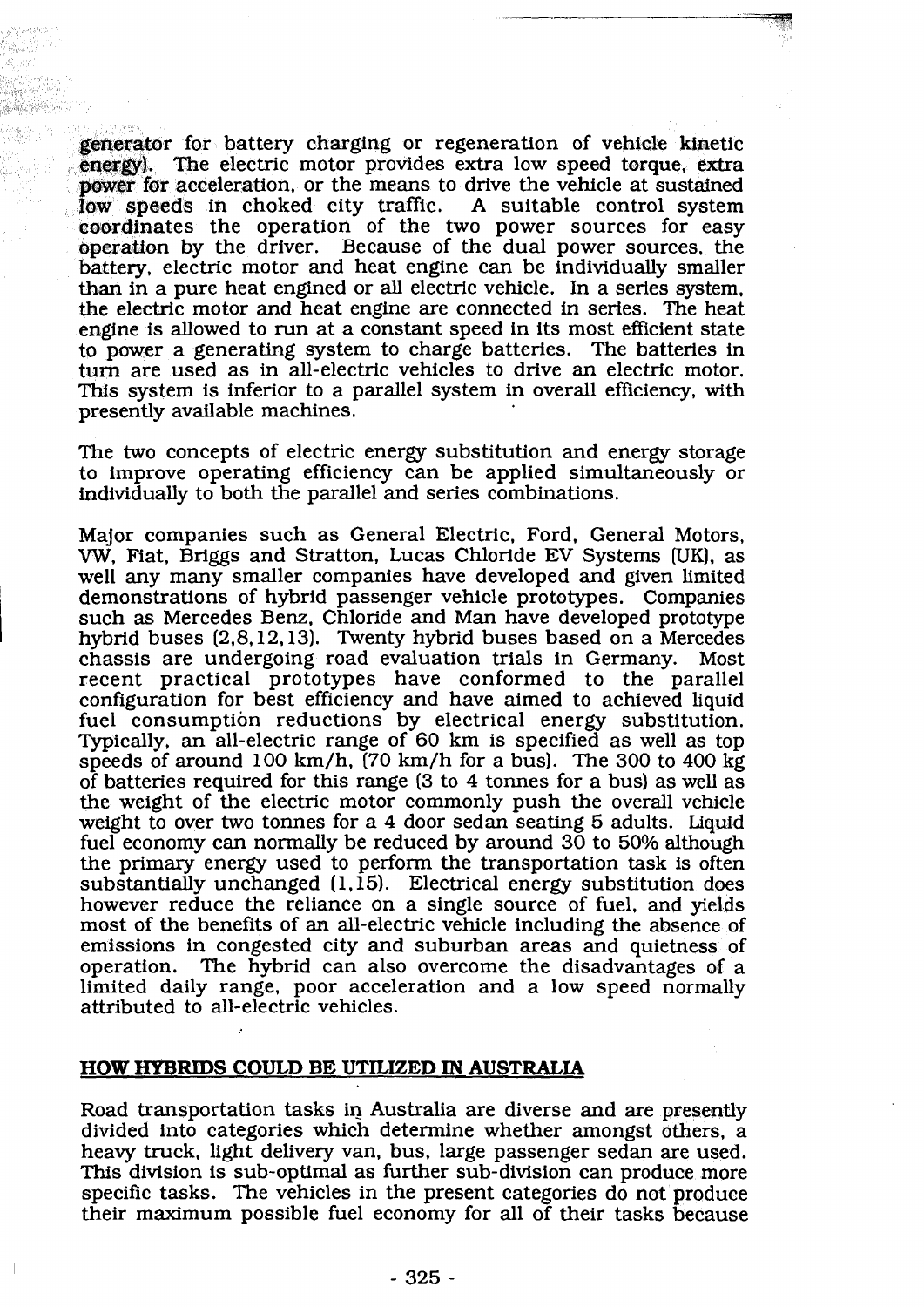they have been designed to suit a broad range of duties. For example, a light delivery van is typically capable of a top speed of at least 100 km/h whereas the majority of its task might be performed in suburban and city areas where a speed limit of 60 km/h or less is imposed by law, and certainly by the traffic conditions. It has also been designed for a range between refuelling stops of perhaps 500 **km** whereas its average daily range may be only 100 **km.** The overall economics of sub-dividing vehicle task further than at present requires examination as capital charges, registration fees and maintenance costs would presumably increase if two specific duty vehicles were to replace a more general purpose vehicle. However, this sub-division has already occurred throughout this century and it is found necessary for an organization to own many different types of vehicles mentioned previously rather than a single type of vehicle say a heavy truck which is quite capable of performing functionally the duties of all other categories, i.e. light delivery duties, passenger transportation, but with a decrease in fuel economy and convenience. Hybrid vehicles allow the sub-division of most vehicular categories into more specific task-oriented groups. When designing a vehicle to operate over a more restricted range between refuelling stops, it is possible to increase the fuel economy by more optimum design. The ultimate in design can be achieved with a vehicle required to operate<br>at a constant speed and load. Road system design and traffic Road system design and traffic management play a very important role in approximating this goal by reducing the number of times a vehicle has to stop and accelerate.

**As** stated, 75% of the petroleum used for transportation in Australia is burnt in urban conditions where most commonly a legislated speed limit of 60 km/;h is applied with occasional freeways allowing 80-100 km/h. However, vehicular traffic congestion, intersections. However, vehicular traffic congestion, intersections, pedestrian traffic and road terrain all contribute to produce much lower average speeds for most journeys.

Since 1979, Australia has participated in world-wide hybrid vehicle research through a group within the Department of Mechanical Engineering at the University of Queensland who have been supported by the National Energy Research Development and Demonstration Programme to develop and demonstrate two different systems which would be applicable to Australian conditions. The group began by identifying the requirements of road vehicles for the transport task. They selected four routes within the environs of They selected four routes within the environs of Brisbane as being representative of traffic conditions in that city. Each main arterial road on these routes carries in excess of five thousand vehicles per day. The routes traverse the central business district, inner suburbs, outer suburbs and dual-highway to the south of the city and are characterized by the typical probability density distributions of velocity shown in Figure 1.

Average speeds range from 18 km/h in the central business district, 35 to 50 krn/h in the suburban routes, and to 65-80 km/h on the highway route. Logically, as the average trip speed decreases, there is an increase in the time spent with the engine at idle producing no useful work for an expenditure of fuel. These low speed routes which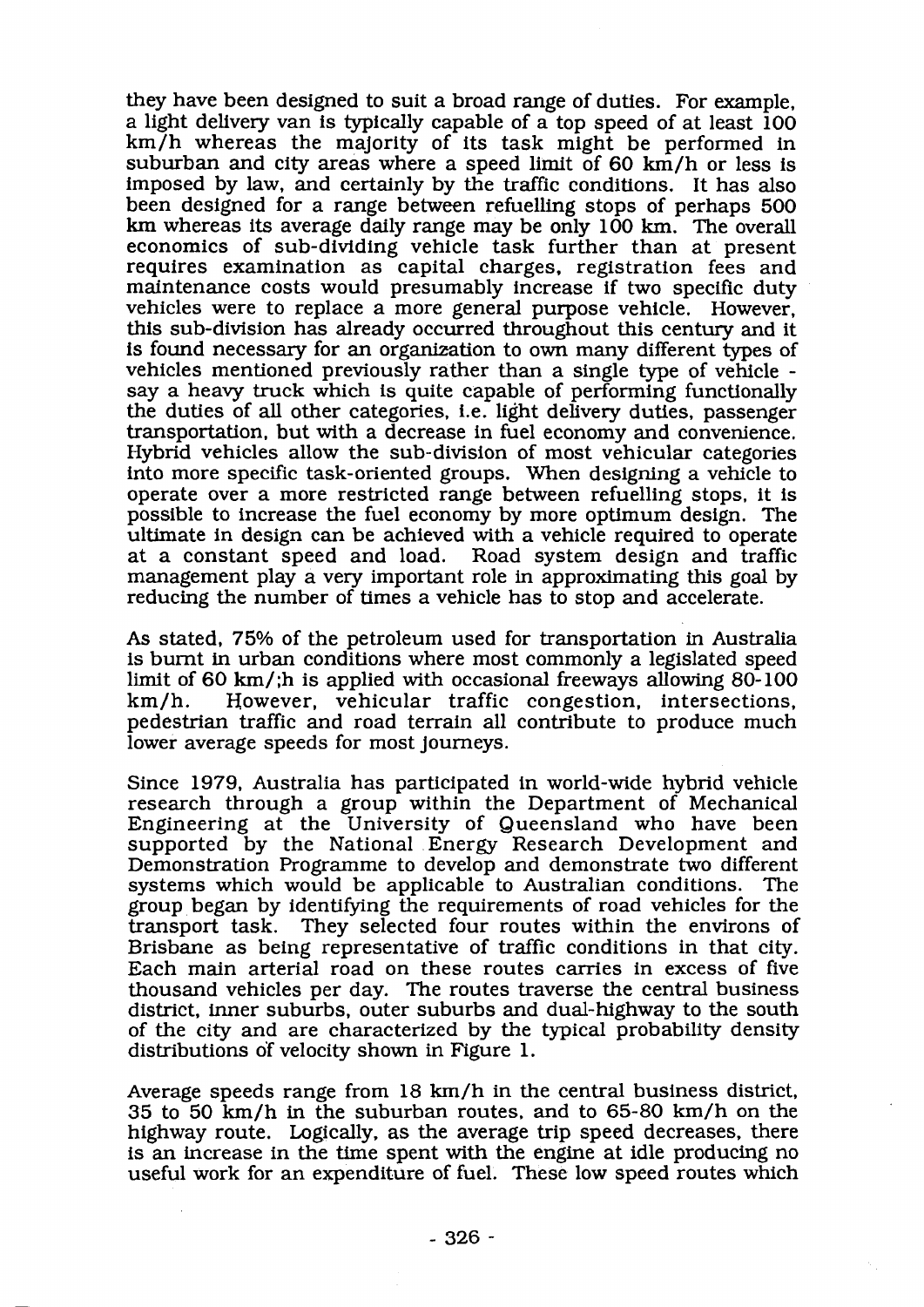are characterized by peak driveshaft power requirements of 40 kW and average requirements of only 7 kW in a 1500 kg vehicle, are ideal for hybrid and electric vehicles. Conversely, at the other extreme, high average speed routes have a small percentage of time spent at delle, a peak driveshaft power requirement which remains at 40 kW but an average requirement of 15 kW. These and higher speed routes are best suited to conventional heat engined vehicles which have optimally sized engines, and gear ratios, with a direct mechanical link between the engine and roadwheels. Most Australian passenger vehicles operate with an engine peak power to vehicle weight ratio of 60 kW/tonne but University of Queensland research has highlighted a figure of only 25 kW/tonne as being necessary to satisfy 98% of all vehicle requirements on Australian roads (4). A common criticism of hybrid vehicles is that they are not economic because they carry a redundant electric drive system which is not continuously utilized. This criticism can equally be directed at conventional engined vehicles which carry a redundant engine capacity which is seldom utilized and which causes higher fuel consumption.

**A** reduction in average traffic speed does not only create suboptimum conditions for the fuel economy of vehicles. It also creates noise and exhaust emission pollution for pedestrians as these low speed routes are normally associated with shopping and business districts where easy access and proximity to vehicles is essential to their livelihood. A move to all-electric vehicles, hybrids which can A move to all-electric vehicles, hybrids which can drive on battery power only for a short distance, or to those which are very fuel efficient at low speed would yield several benefits in modern cities.

The two hybrid prototype vehicles developed within Australia at the University of Queensland were chosen from twelve initial design proposals (6,7,15). They were chosen as representing the greatest probability of being technically and economically feasible in this decade whilst incorporating novel ideas. envisaged a vehicle which could substitute for Australia's large family sedans of around 1500 kg mass. It would be capable of a top speed of 120 km/h, adequate acceleration to meet traffic compatibility, and importantly an all-electric range powered by lead-acid batteries.

Figure 2 shows a schematic layout of the components whilst Figure **3**  depicts the method which which the batteries are connected into the system.

In the passenger sedan chosen for this demonstration programme, the electric range is limited to 4 **km** as only 100 kg of batteries can be housed within the engine compartment leaving the interior and rear luggage space undisturbed. If another 100 kg of batteries were added to the rear luggage space, this all-electric range could be magnified to 20 km. However this hybrid can operate on the two principles mentioned previously. The batteries may be charged from the electricity grid to achieve coal-derived energy substitution, or used in conjunction with the remainder of the parallel-design systems which include a 400 kW petrol engine and a 200 **kJ** energy-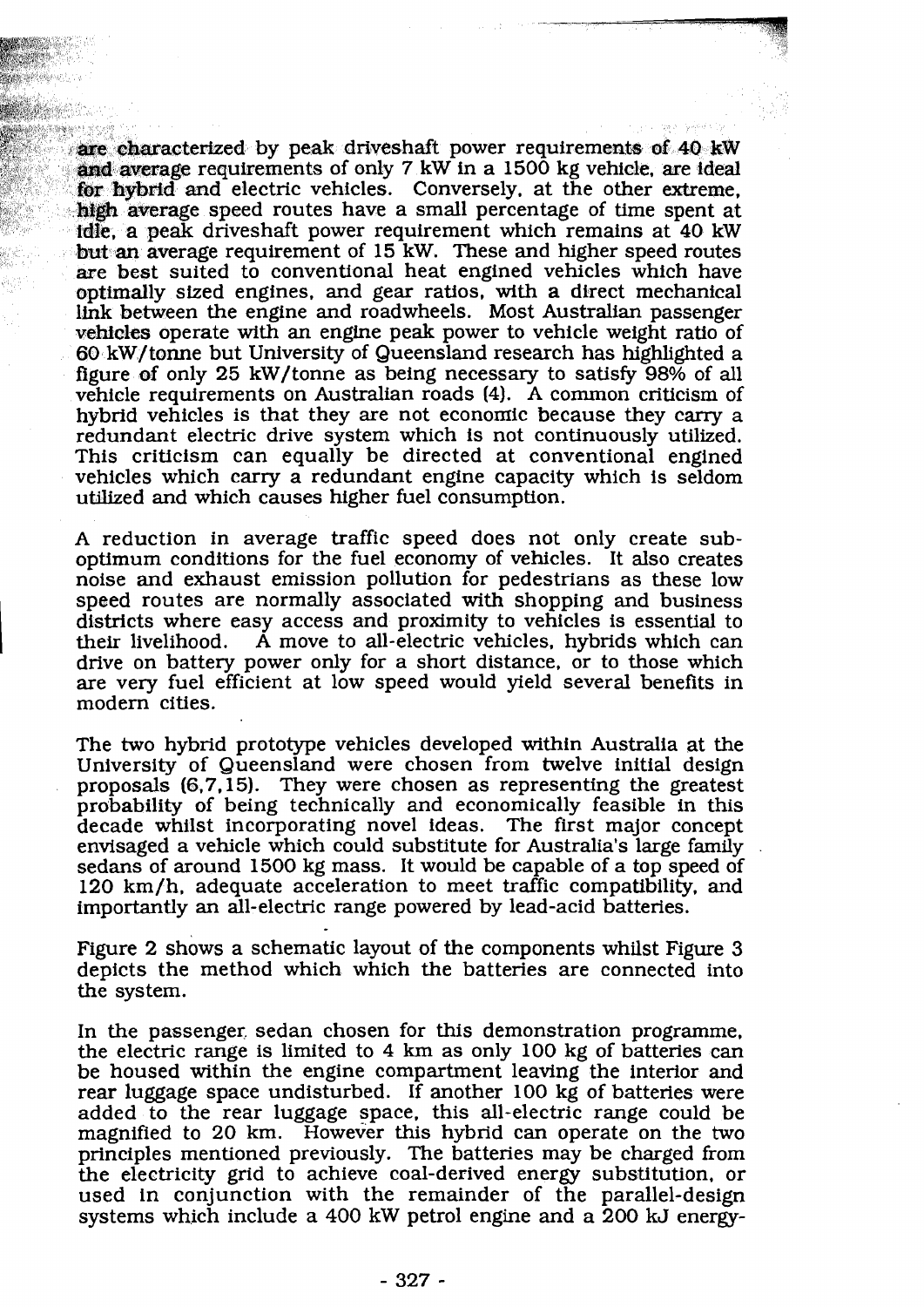storing steel flywheel, to increase the average efficiency of that petrol engine whilst not depleting the batteries significantly during a trip. The vehicle is microprocessor controlled and work in the past twelve months has concentrated on the development of several different computer programmes which organize the interaction of the three sources of energy. The programme which is more suited to freeway driving demonstrates primarily the use of a flywheel in conjunction with an internal combustion engine for acceleration assistance and storage of kinetic energy on deceleration of the vehicle. Batteries are connected into the armature circuit of the electric motors via the relays depicted in Figure 3, only during **an** acceleration "Kickdown" mode to assist the peak torque demand. These peak demand periods normally last for less than 10 seconds. and are seldom required in normal traffic conditions. A 60 volt, 100 **kg** mass battery pack is used. This programme has been demonstrated in 7000 **km** of travel to date on Queensland public roadways and is able to reduce the fuel consumption of the vehicle by 30% when compared to its conventional-engined counterpart with automatic transmission. In order to increase this margin in fuel consumption, which is comparable with that which would be obtained is the small internal combustion engine alone was installed in the large, but now lighter, conventional sedan with its automatic transmission, the hybrid vehicle needs to be further optimized for a specific duty. The system cannot be optimized for an all purpose vehicle required to operate over a speed range as large as 0 to 120 km/h without the reluctant addition of perhaps two gear ratio changes on the driveshaft. The present prototype's efficiency on the highway suffers from the lack of suitable overdrive gear ratio to lower the engine speed and raise its overall efficiency during cruise. Presently installed gear ratios were chosen as a compromise to yield acceptable performance in the most probable speed range for suburban driving (30-60 km/h).

The most recently developed programme maintains the batteries in circuit continuously so that if not being discharged to assist vehicle acceleration, then they are being charged by one of the directcurrent machines incorporated in the transmission. The programme produces a very driveable vehicle with smooth power transmission. It allows the opportunity for continuous load levelling by reducing the peak power requirement of the internal combustion engine by approximately 6 **kW.** This programme has been proven to be functionally reliable and is expected to yield significar' fuel savings when tailored to a particular driving environment such as city stopstart or suburban.

Most vehicles of over 5 tonnes weight possess diesel engines **and**  have a low power to weight ratio (typically 15 kW/tonne). conventional multispeed transmission is efficient in these vehicles and a lower degree of traffic compatibility is acceptable. Modification to these classes of vehicle are mentioned later.

Vehicles under 1 tonne weight normally possess good fuel economy and so the financial incentive to increase it further is diminished. The vehicles also satisfy a niche of the consumer market which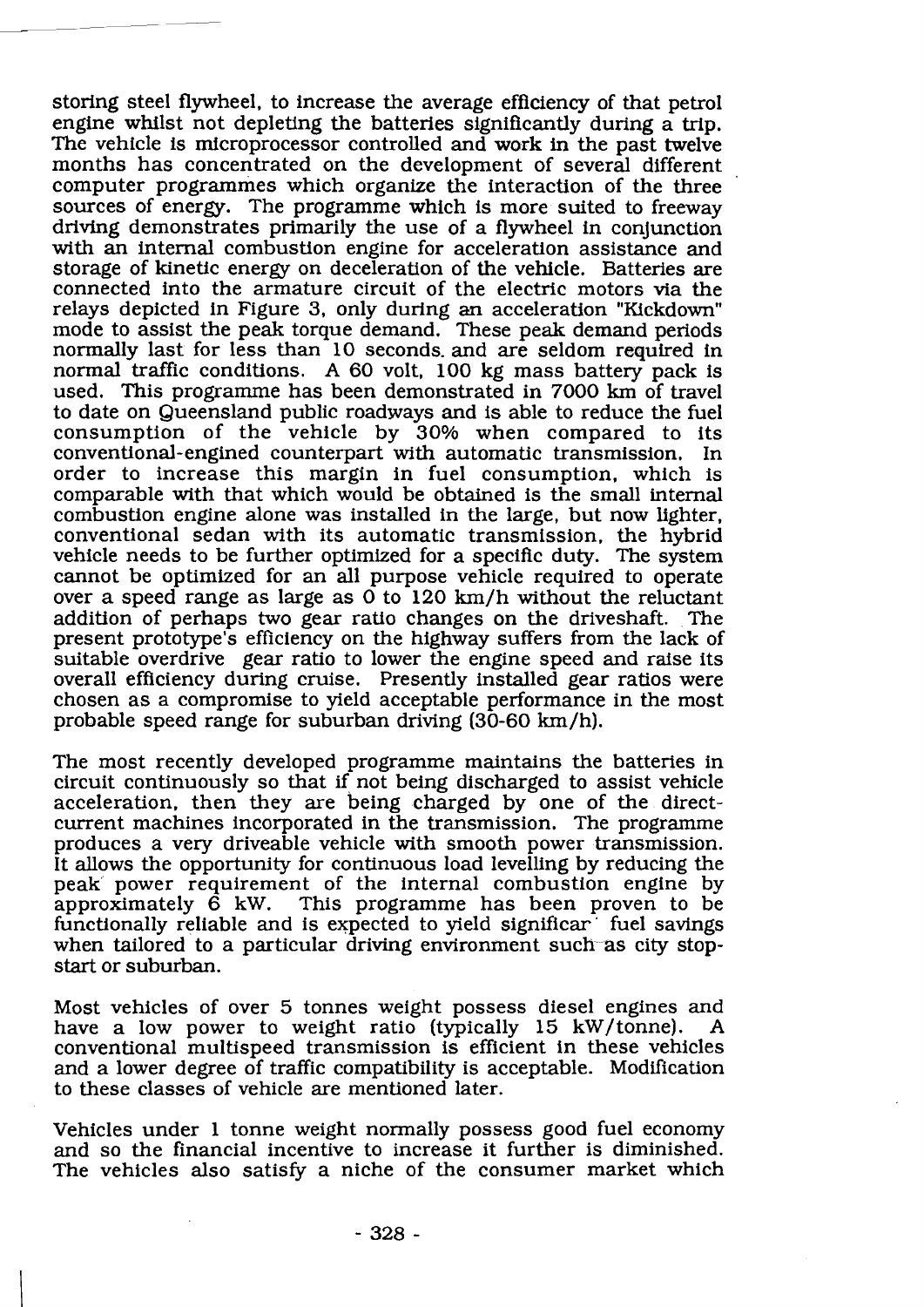demands the lowest possible initial cost. The volume available to fit additional components is also scarce.

This hybrid transmission concept is therefore most suitable for heavy vehicles (1 to 5 tonnes) engaged in stop-start driving **with** long idle periods, and significant kinetic energy losses during deceleration (at least 3 stops per **km** travelled). It allows efficient high speed travel but its advantage compared to conventional vehicles with smaller engines Pscomes marginal. For an immediate economic point of view, the gansmission is most suitable for installation in a small (up to 5 tonnes], petrol driven city bus which would posses an electric range capability when in congested areas and a more fuel efficient<br>petrol powered running mode for normal driving. The main petrol powered running mode for normal driving. technical advantages include a stepless continuously variable transmission ratio and an integrated and 'compact approach to vehicle kinetic energy regeneration for fuel efficiency, as well as an **all** electric range. The major disadvantages include additional initial cost which is subject to a payback period, additional battery maintenance and replacement costs and increased complexity which must be engineered for reliability.

The second concept demonstrates the application of a small **700** cc diesel or petrol engine arranged in parallel with an electric motor, driving through a manual transmission in a 1500 kg vehicle. This is depicted schematically in Figure **4.** 

The engine is able to be operated at near its best efficiency throughout its speed range by using it to supply a base load, with **240 kg** of batteries supplying the extra power needed for acceleration and hill climbing, and also acting as an energy sink for energy<br>regenerated from the vehicle as it brakes. This concept regenerated from the vehicle as it brakes. demonstrates energy substitution. The successful prototype vehide with a 10 kW diesel engine has a limited range of 50 km with a liquid fuel consumption of 21 km/l (60 mpg) and possesses adequate traffic compatibility in urban areas. Its top speed is 85 km/h and has been designed to meet the 80th percentile level of all acceleration demands. If the batteries are depleted, the vehicle can travel on the diesel engine alone at a lower acceleration performance level. After the vehicle has travelled on its batteries alone up to its maximum capability of 20 **krn,** the batteries may be charged by the engine alone if desired. Further developments and innovations in design using this basic concept but using a more powerful petrol engine will produce vehicles of larger range (100 km) with higher performance and similar fuel consumption. This outcome follows a reduction in the peak power demand on the batteries which dramatically increases their average energy conversion efficiency. This system is immediately applicable to Australia for use in light urban delivery or passenger transport, initially in fleet operated networks for trial passenger unnoport, mini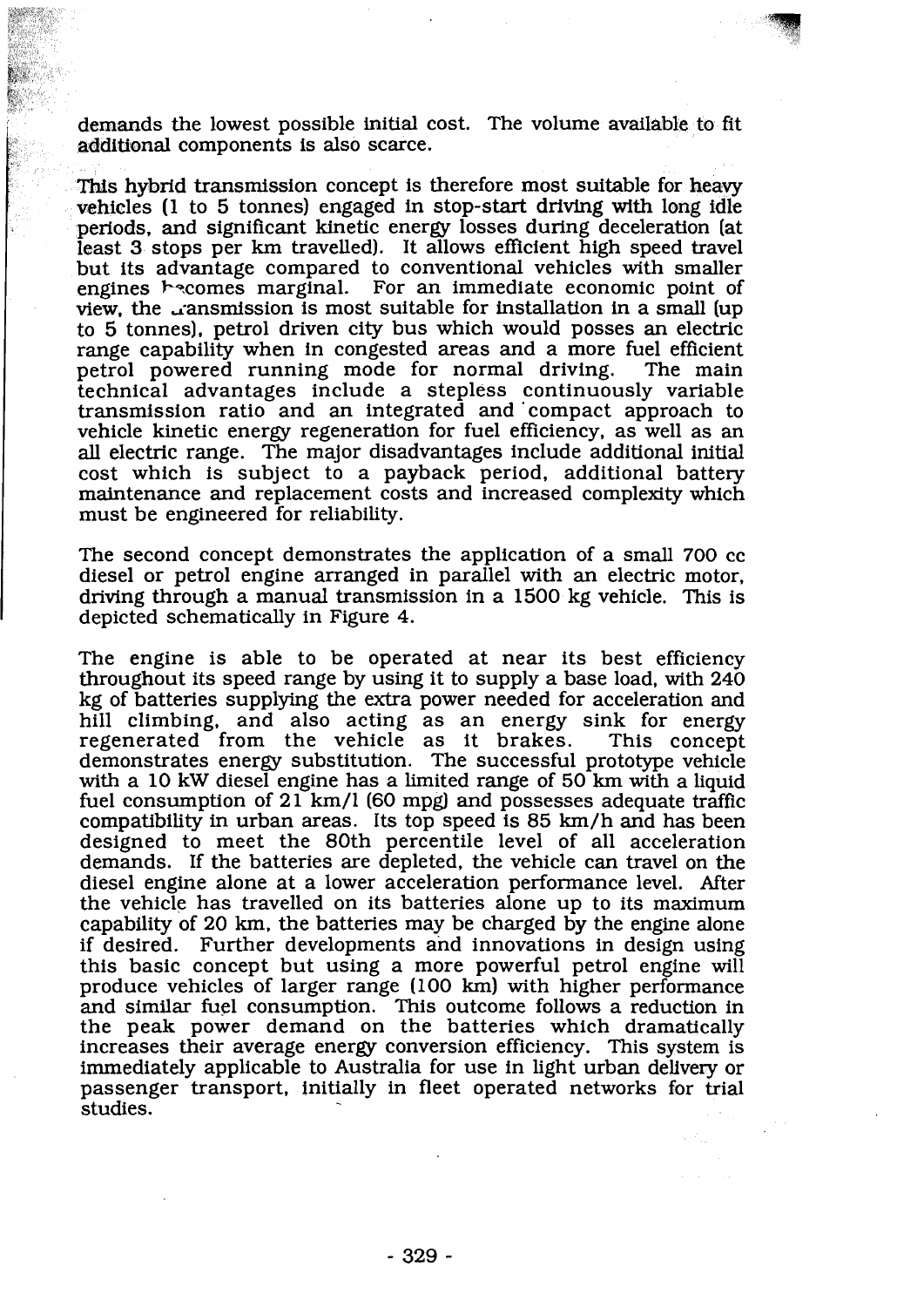#### **DESIGN CHANGES FOR URBAN BUSES**

**As** mentioned in the preceding section, a hybrid transmission system gives little advantage in fuel efficiency to a vehicle weighing more than approximately 5 tonnes powered by a diesel engine through a multi-speed gearbox apart from the important ability to regenerate its kinetic energy on braking. The regenerative ability can be added separately together with other specific ideas which have evolved from the hybrid development programme. The most viable candidate vehicle for modification is the 10 tonne urban public transport bus, which commonly brakes to pick up passengers at up to 4 times per kilometre from speeds between 30 and 60 km/h, and can spend up to 60% of trip times at idle.

An examination of available energy- storage components reveals that only hydrostatic pump/motors together with a flywheel or hydraulic accumulators have the necessary power/weight and power/volume ratios to construct a viable regenerative system. This innovation ratios to construct a viable regenerative system. together with a novel method of utilizing idle fuel consumption would be applicable to all buses, regardless of the existing drivetrain arrangement or size. Stored energy would be available to assist the engine to accelerate the bus away from the stop giving better traffic compatibility than existing units . The regenerative system provides a dynamic braking system, which will extend the conventional mechanical brake lining lifetimes significantly and replace conventional hydraulic retarders. A schematic layout of the system is shown in Figure 5. Fuel savings on a bus route with an average of only 3 stops/km could amount o 35% of the existing fuel usage.

#### **CONCLUSIONS**

Hybrid vehicles can assist in reducing the national demand for oil. They can achieve this by substituting coal- derived energy in electrochemical storage batteries for oil, and/or by utilizing on-board energy storage to increase the average operating efficiency of heat engines. Their capabilities of a non-polluting and quiet all-electric driving range can be utilized in our cities to improve the environment. The vehicles provide these benefits at the expense of higher initial capital cost which can be recouped in liquid fuel savings, the rate being dependent on the amount of fuel consumed each year. A prototype hybrid passenger sedan incorporating a flywheel and batteries which has been demonstrated in Australia. would typically cost \$1500 more if in mass production, and would be subject to a payback period of 6 years if  $20,000$  km were travelled each year (private motorist), or 1 year for 80,000 **krn** (taxi). System reliability should be as high as existing vehicles providing that appropriate fleet trial vehicles are exhaustively tested and further developed. Immediate economic applications for Australia within this decade are foreseen in urban buses and delivery vehicles in the 1 to 5 tonne mass range. However, if the national goals of liquid fuel conservation, of promoting a shift from oil to coal and providing a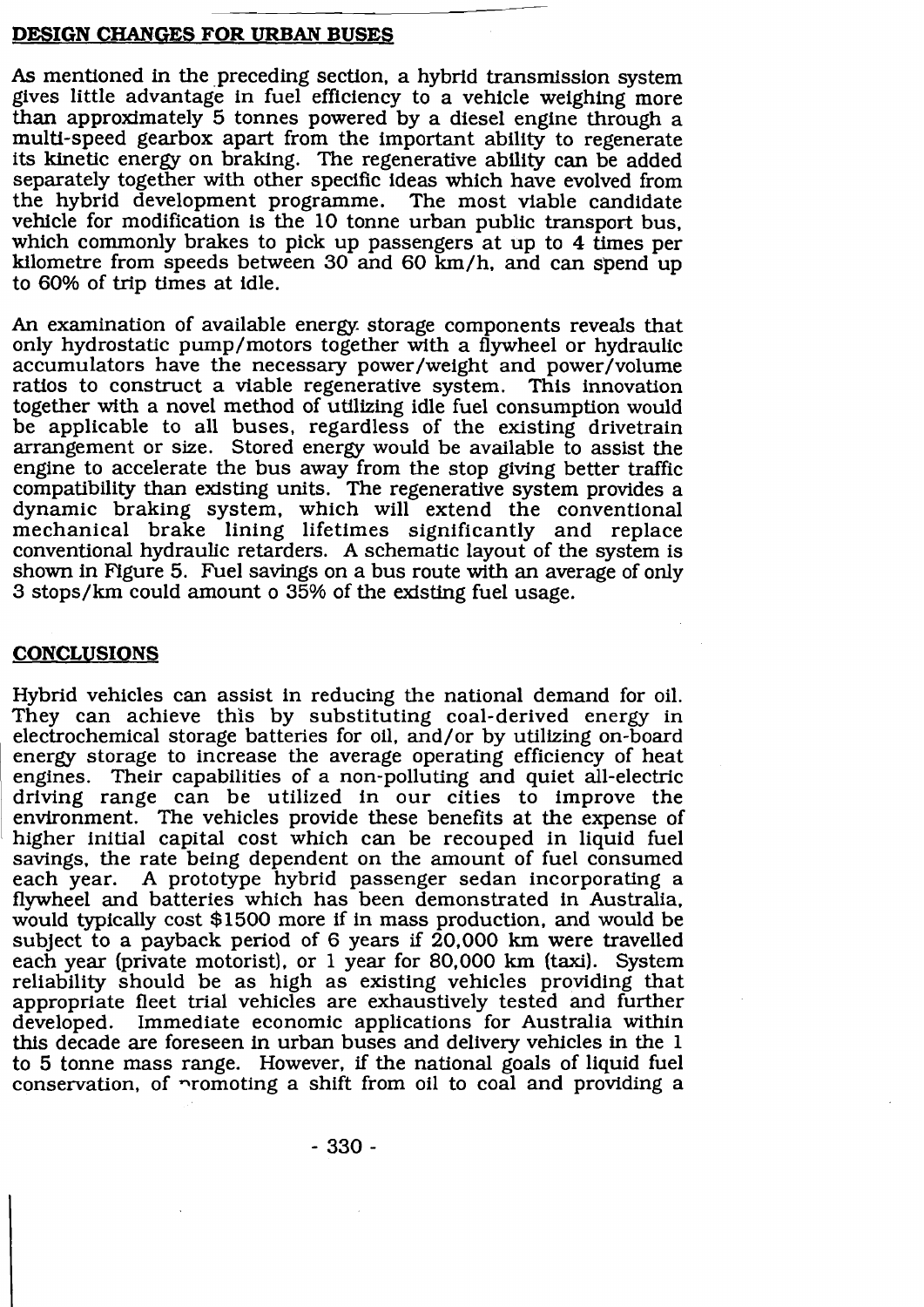farge crashworthy vehicle for passenger safety are afforded priority. the hybrid vehicle would become more attractive in the passenger wehicle market. Hybrids would not dislocate current vehicle engine<br>and chassis production lines. They would enhance industries supplying the extra components required, and are able to take full advantage of new developments in the automotive industry which will improve the operating efficiency and convenience of conventional heat engined vehicles.

'--V -7

The development of prototype vehicles in Australia has highlighted novel additions for urban buses of approximately 10 tonnes mass which could be expected to yield diesel fuel savings of up to 35% on stop-start routes.

#### **ACKNOWLEDGEMENTS**

The authority wishes to acknowledge the support and co-operation of the hybrid vehicle project director, Professor K.J. Bullock, and the technical assistance of Mr M.K. Vint.

Financial support was provided under the National Energy Research, Development and Demonstration Programme which is administered by the Commonwealth Department of National Development and Energy.

#### **REFERENCES**

- 1. Agarwal, P.D., Energy utilization of electric and hybrid vehicles and their impact on US national energy consumption, Int. Jnl. of Vehicle Design, Vol. 3, No. 4, 1982.
- 2. Anderson, R.G., Courtney, R.L., Newhall, H.K., Houser, D.W., Transportation Fuels - The U.S. Outlook, Proceedines International Pacific Conference on Automotive Engineering, Society of Automotive Engineers Honolulu, Hawaii 1981, Paper 81 1402.
- 3. Briggs and stratton Hybrid Car, Briggs and Stratton, U.S.A. Press Release 1980.
- 4. Bullock, K.J., Driving Cycles, Proceedings 2nd Conference on Traffic. Energy and Emissions, Joint Society of Automotive Engineers (Aust.) and Australian Road Research Board Conference. Melbourne 1982.
- **5.** Gentle, N.F. (Convenor Working Party), Energy Use Transport, Proceedings energv 83 Conference Institution of Engineers Australia, Canberra 1983.
- **6.** Gilmore, D.B., Analogue simulation of a hybrid gasoline-electric vehicle, Simulation, Vol. 38, No. 3, 1982.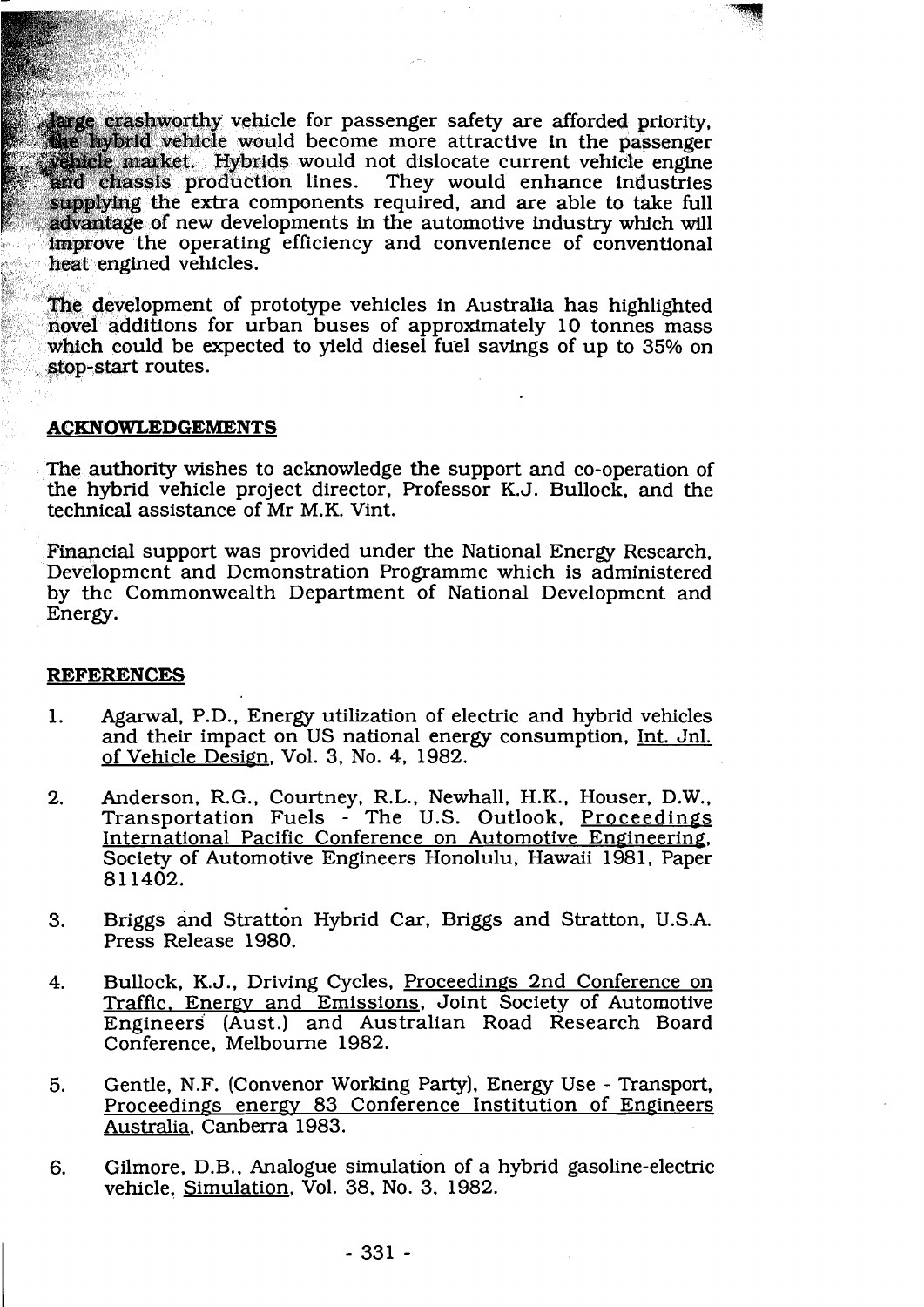- $7<sub>1</sub>$ Gilmore, D.B. and Bullock, K.J., An on-road evaluation of a 1500 kg multi-purpose hybrid vehicle with trimodal energy storage, Proceedings **XIX** International FISITA Congress, Society of Automotive Engineers, Melbourne 1982.
- 8. Lucas Chloride EV Systems Limited. Lucas Hybrid Car Birmingham, U.K., Press Release 1982.
- Mackerell, K.A.V., World Energy prospects to year 2000, 9. Proceedings Energv 83 Conference, Institution of Engineers, Australia, Canberra 1983.
- McLean, A.J., energy conservation and road safety, Proceedings 10. Motor Vehicle Fuel Conservation Workshop, Department National Development and Energy, Melbourne 1981.
- 11. Rand, D.A.J., Power sources for electric vehicles - an overview, Proceedings Electric Vehicle Exposition, S.A. Department of Transport, Adelaide 1980.
- 12. National Aeronautics and Space Administration, State of the art assessment of electric and hybrid vehicles, Prepared for U.S. Department of Energy, Washington, 1978.
- 13. Automotive Engineer, Trends and developments in energy conservation, February/March 1980.
- Watson, H.C. and Milkins, A.E., Alternative technologies in 14. motor vehicle fuel conservation, Presented to the 51st **ANZAAS**  Congress 1981, Department of Mechanical Engineering, University of Melbourne, Report T48.
- 15. Webb, I.R,, Design and construction of a low performance hybrid commuting vehicle, Department Mechanical Engineering, University of Queensland, Res. Rept. 16/82, 1982.

ЦÝ,  $\hat{\mathcal{L}}$  .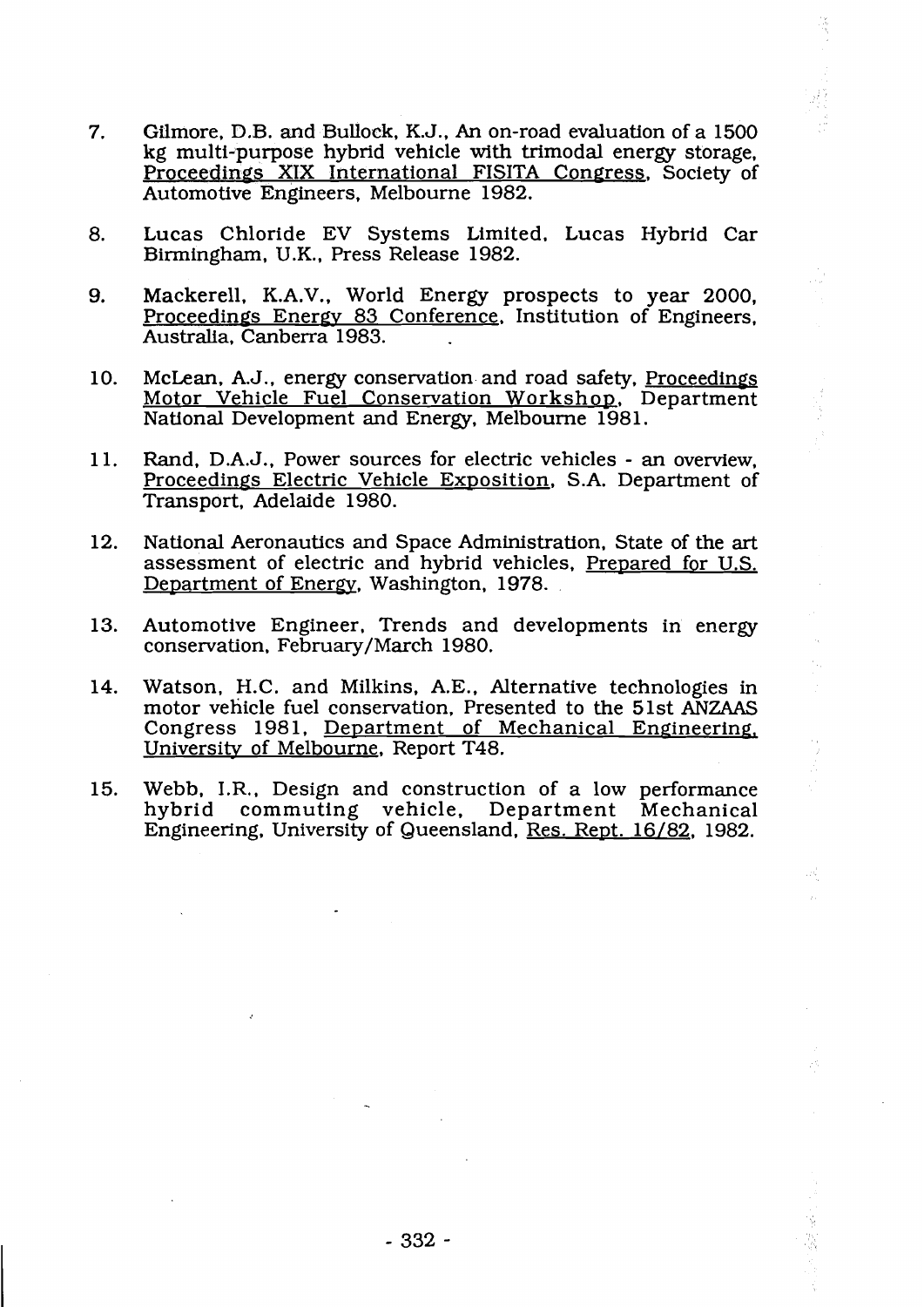#### **FIGURE 1**





#### **FIGURE 2**

#### **SCREMATIC OF HYBRID TRANSMISSION**  (PETROL-FLYWHEEL-BATTERY)

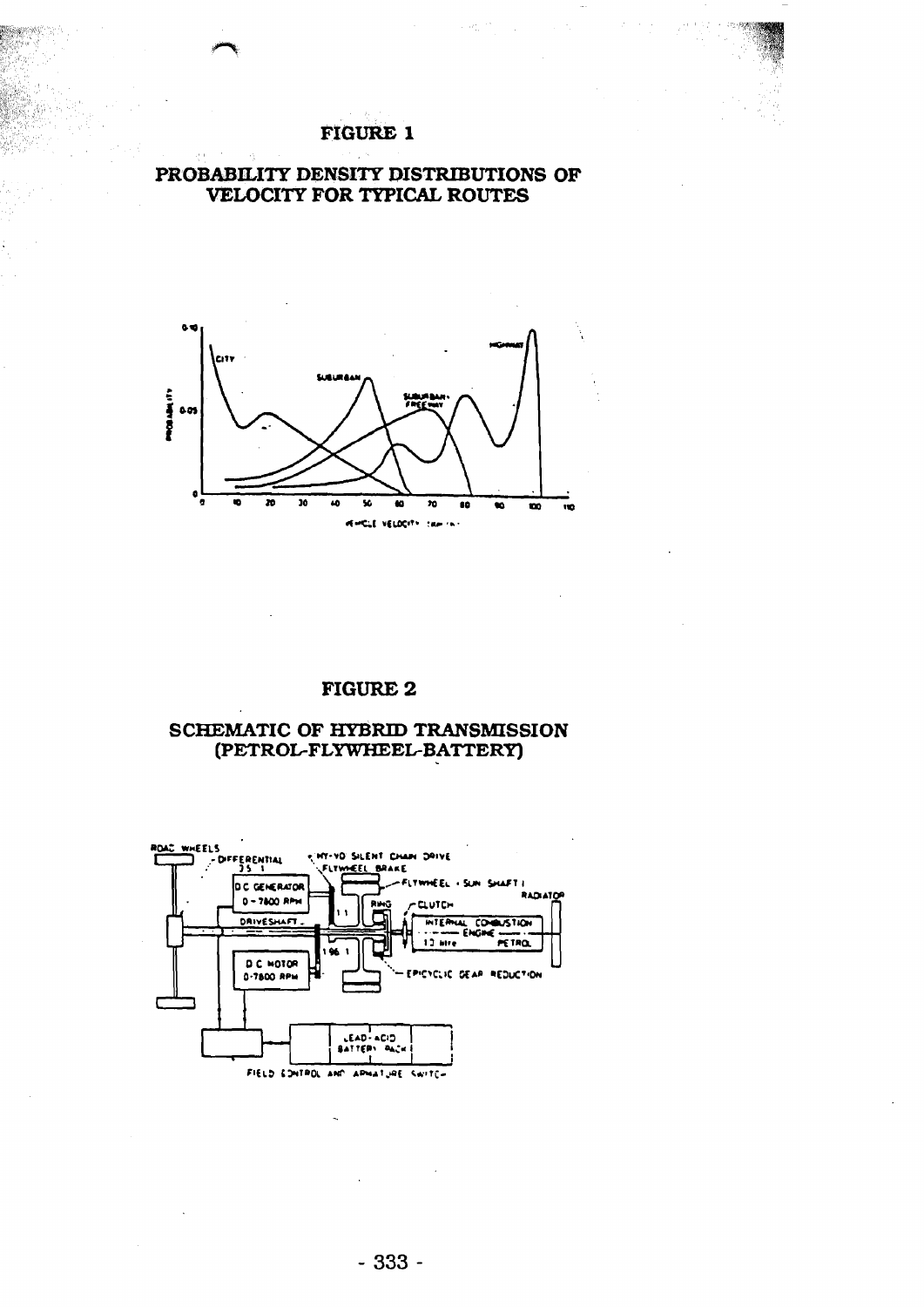#### **ELECTRICAL CIRCUIT FOR HYBRID TRANSMISSION**

i.

 $\ddot{\phantom{a}}$ 



#### **FIGURE 4**

#### **SCHEMATIC OF HYBRID TRANSMISSION (DIESECBATTERY)**

 $\overline{\phantom{a}}$ 



 $-334-$ 

式